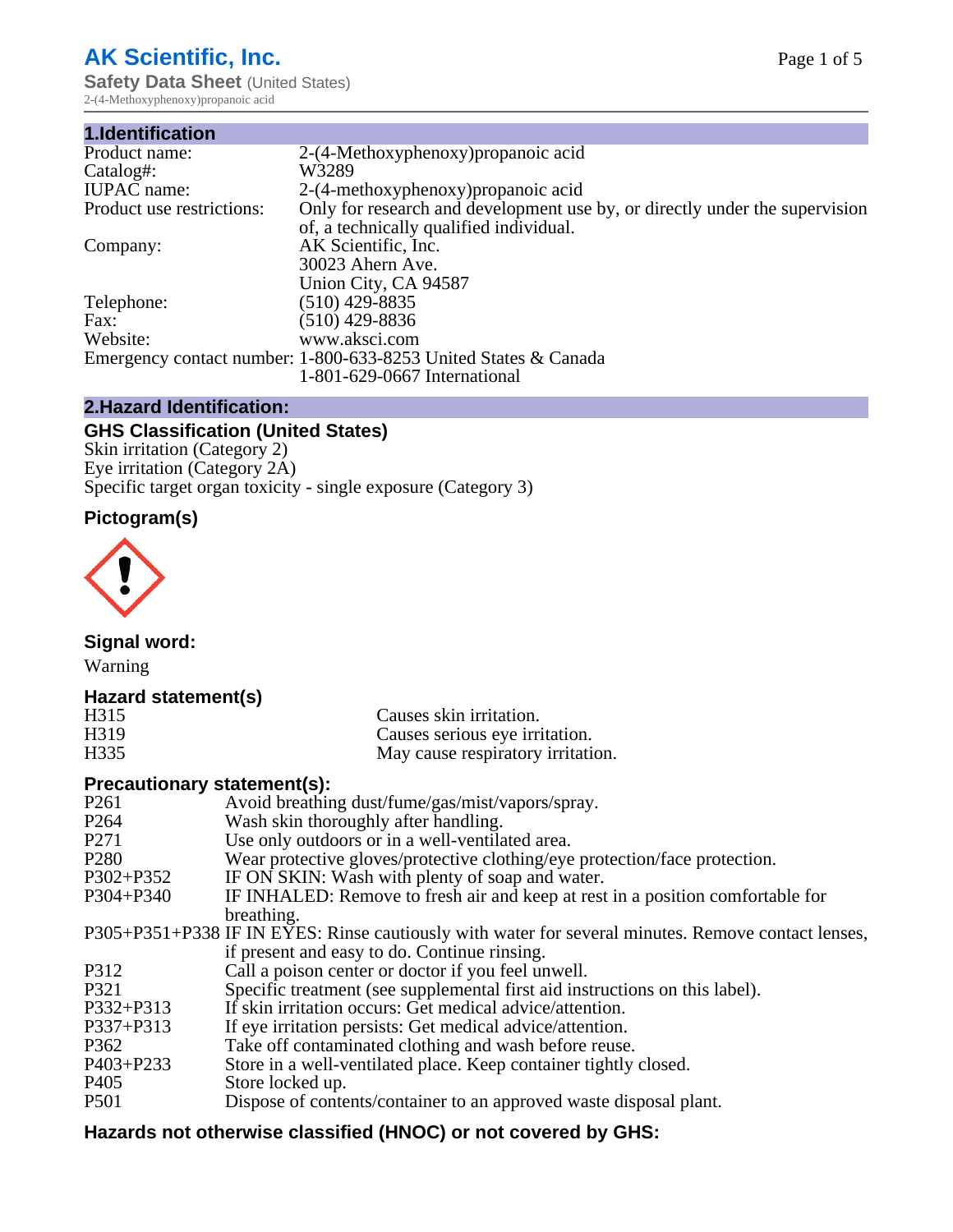#### None

### **3.Composition/Information on Ingredients**

Synonyms: ( $\angle$ -2-(p-Methoxyphenoxy)propionic acid CAS#: 13794-15-5 Purity: 98% (HPLC)<br>EC: Not available. Not available.

## **4. First Aid Measures**

**General Information:** Immediately remove any clothing contaminated by the product. Move out of dangerous area. Consult a physician and show this safety data sheet.

**Inhalation:** Move person to fresh air. If not breathing, give artificial respiration. If breathing is difficult, give oxygen. Obtain medical aid.

**Skin contact:** Immediately flush skin with running water for at least 15 minutes while removing contaminated clothing and shoes. Wash clothing before reuse. Obtain medical aid immediately. **Eye contact:** Immediately flush open eyes with running water for at least 15 minutes. Obtain medical

aid immediately.

**Ingestion:** Do NOT induce vomiting without medical advice. Rinse mouth with water. Never administer anything by mouth to an unconscious person. Obtain medical aid immediately.

**Most important symptoms and effects, both acute and delayed:** No further information available. Please see sections 2 and 11.

**Indication of any immediate medical attention and special treatment needed:** No further information available.

## **5. Fire Fighting Measures**

**Suitable extinguishing media:** Use water spray, dry chemical, carbon dioxide, or chemical foam. **Specific hazards arising from the chemical:** Carbon oxides.

**Advice for firefighters:** As in any fire, wear a NIOSH-approved or equivalent, pressure-demand, self-contained breathing apparatus and full protective gear. During a fire, irritating and highly toxic gases may be generated by thermal decomposition or combustion.

## **6. Accidental Release Measures**

**Personal precautions, protective equipment and emergency procedures:** Wear protective equipment and keep unprotected personnel away. Ensure adequate ventilation. Remove all sources of ignition. Prevent further leak or spill if safe to do so. For personal protective equipment, please refer to section 8.

**Environmental precautions:** Do not let product enter drains, other waterways, or soil.

**Methods and materials for containment and cleaning up:** Prevent further leak or spill if safe to do so. Vacuum, sweep up, or absorb with inert material and place into a suitable disposal container. Consult local regulations for disposal. See section 13 for further disposal information.

## **7. Handling and Storage**

**Precautions for safe handling:** Avoid contact with skin, eyes, and personal clothing. Wash hands thoroughly after handling. Avoid breathing fumes. Use only with adequate ventilation. Wear suitable protective clothing, gloves, and eye/face protection. Keep away from sources of ignition. Minimize dust generation and accumulation. Keep container tightly closed. Open and handle container with care. Do not eat, drink, or smoke while handling.

**Conditions for safe storage, including any incompatibilities:** Store in a tightly-closed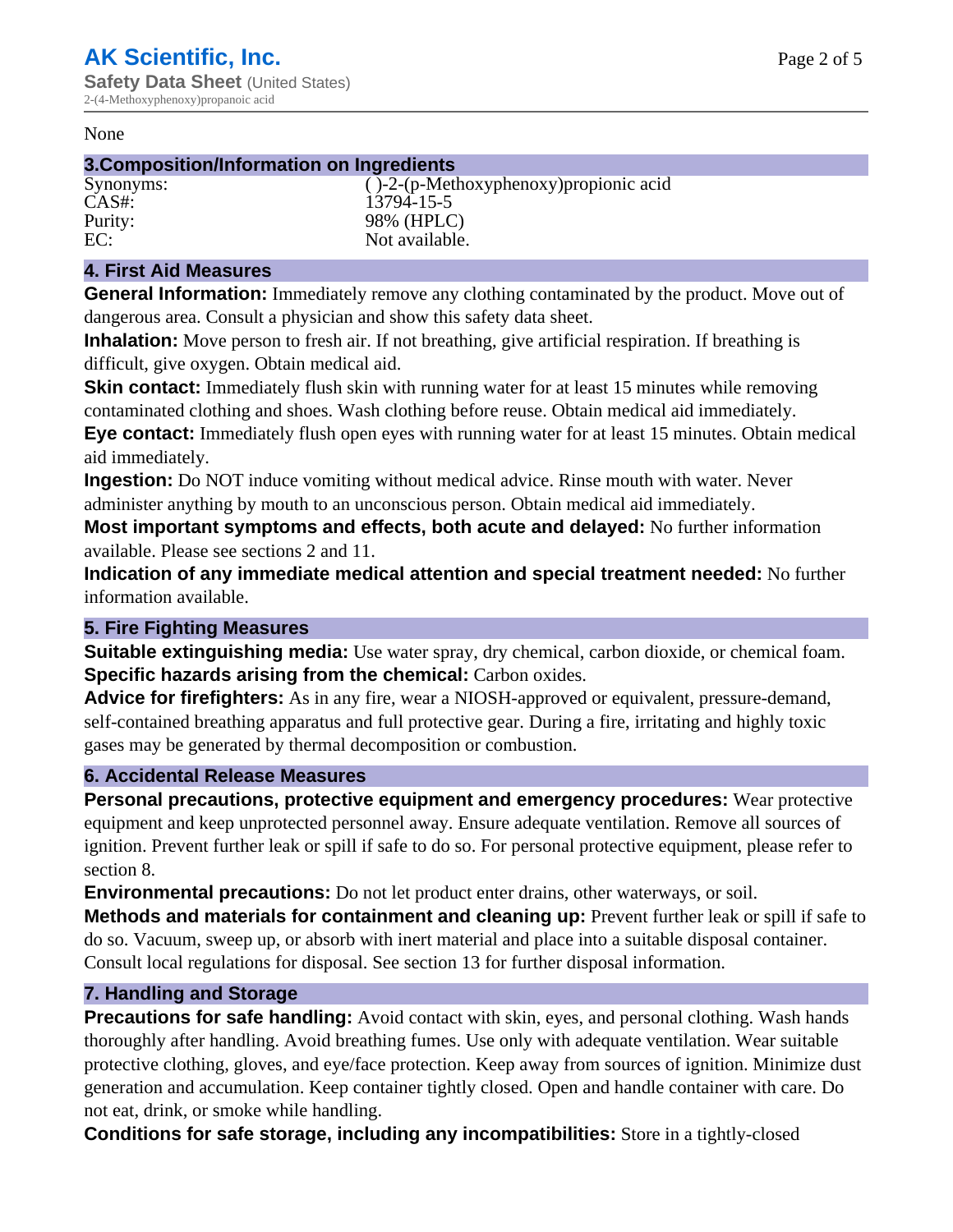container when not in use. Store in a cool, dry, well-ventilated area away from incompatible substances. Keep away from sources of ignition.

#### **8. Exposure Controls/Personal Protection**

#### **Exposure limits:**

| <b>OSHA PEL:</b>  | Not available. |
|-------------------|----------------|
| NIOSH REL:        | Not available. |
| <b>ACGIH TLV:</b> | Not available. |

**Appropriate engineering controls:** Avoid contact with skin, eyes, and clothing. Wash hands before breaks and immediately after handling the product. Facilities storing or utilizing this material should be equipped with an eyewash fountain. Use adequate general and local exhaust ventilation to keep airborne concentrations low.

#### **Personal protection**

| Eyes:        | Based on an evaluation of the eye or face hazards present, wear chemical splash-resistant<br>safety glasses or goggles with side protection. A face shield may be appropriate in some |
|--------------|---------------------------------------------------------------------------------------------------------------------------------------------------------------------------------------|
|              | workplaces. Use eyewear tested and approved under appropriate government standards<br>such as OSHA 29 CFR 1910.133 or EU EN166.                                                       |
| Hands:       | Wear gloves selected based on an evaluation of the possible hazards to hands and skin,                                                                                                |
|              | the duration of use, the physical conditions of the workplace, and the chemical resistance                                                                                            |
|              | and physical properties of the glove material.                                                                                                                                        |
|              | Skin and body: Protective clothing must be selected based on the hazards present in the workplace, the                                                                                |
|              | physical environment, the duration of exposure, and other factors. No fabric can provide                                                                                              |
|              | protection against all potential hazards; therefore it is important to select the appropriate                                                                                         |
|              | protective clothing for each specific hazard. At the minimum, wear a laboratory coat and                                                                                              |
|              | close-toed footwear.                                                                                                                                                                  |
| Respiratory: | Respirators are not a substitute for accepted engineering control measures such as<br>enclosure or confinement of the operation, general and local ventilation, and substitution      |
|              | of less toxic materials. When respiratory personal protective equipment is appropriate                                                                                                |
|              |                                                                                                                                                                                       |
|              | based on an assessment of respiratory hazards in the workplace, use a NIOSH- or                                                                                                       |
|              | CEN-certified respirator.                                                                                                                                                             |

| 9. Physical and Chemical Properties |                            |  |  |
|-------------------------------------|----------------------------|--|--|
| <b>Physical State:</b>              | White crystalline powder   |  |  |
| Molecular Formula:                  | C10H12O4                   |  |  |
| Molecular Weight:                   | 196.2                      |  |  |
| Odor:                               | Not available.             |  |  |
| pH:                                 | Not available.             |  |  |
| <b>Boiling Point Range:</b>         | Not available.             |  |  |
| Freezing/Melting Point:             | 92-93 $\mathrm{^{\circ}C}$ |  |  |
| <b>Flash Point:</b>                 | Not available.             |  |  |
| <b>Evaporation Rate:</b>            | Not available.             |  |  |
| Flammability(solid,gas):            | Please see section 2.      |  |  |
| <b>Explosive limits:</b>            | Not available.             |  |  |
| Vapor Pressure:                     | Not available.             |  |  |
| Vapor Density:                      | Not available.             |  |  |
| Solubility:                         | Not available.             |  |  |
| <b>Relative Density:</b>            | Not available.             |  |  |
| Refractive Index:                   | Not available.             |  |  |
| Volatility:                         | Not available.             |  |  |
| <b>Auto-ignition Temperature:</b>   | Not available.             |  |  |
| <b>Decomposition Temperature:</b>   | Not available.             |  |  |
| <b>Partition Coefficient:</b>       | Not available.             |  |  |

# **10. Stability and Reactivity**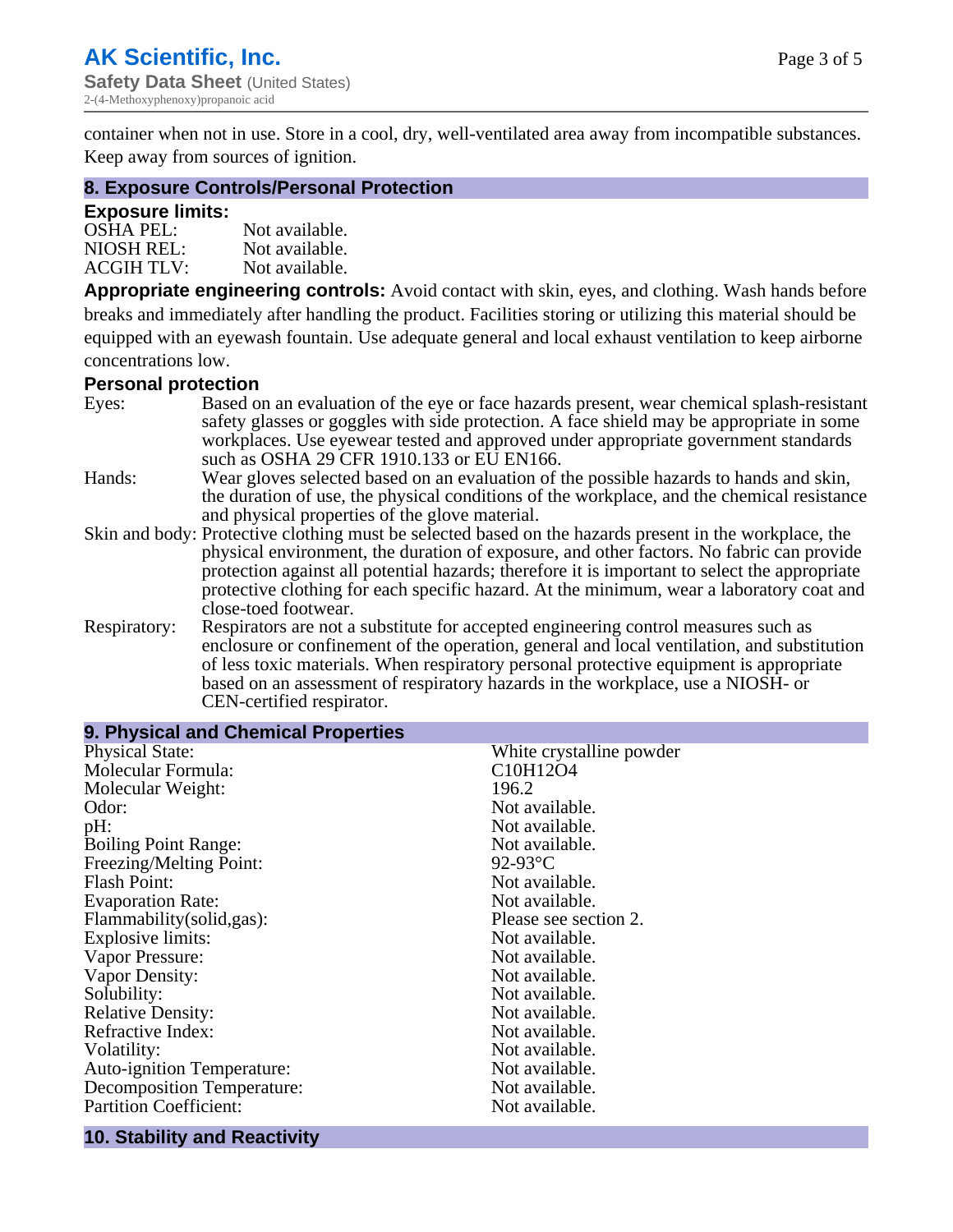| Reactivity:                         | Not available.                                       |
|-------------------------------------|------------------------------------------------------|
| Chemical stability:                 | Stable under recommended temperatures and pressures. |
| Possibility of hazardous reactions: | Not available.                                       |
| Conditions to avoid:                | Dust generation.                                     |
| Incompatible materials:             | Strong oxidizing agents.                             |
| Hazardous decomposition products:   | Carbon oxides.                                       |
|                                     |                                                      |

#### **11. Toxicological Information**

| Not available.                                      |
|-----------------------------------------------------|
| Not available.                                      |
| Inhalation, eye contact, skin contact, ingestion.   |
| Skin contact may result in inflammation             |
| characterized by itching, scaling, reddening,       |
| blistering, pain or dryness. Eye contact may result |
| in redness, pain or severe eye damage. Inhalation   |
| may cause irritation of the lungs and respiratory   |
| system. Overexposure may result in serious illness  |
|                                                     |

or death.

#### **Carcinogenicity**

| IARC: | Not classified.                                                                                       |
|-------|-------------------------------------------------------------------------------------------------------|
| NTP:  | Not listed.                                                                                           |
| OSHA: | Not listed.                                                                                           |
|       | Acute toxic effects: Inflammation of the eye is characterized by redness, watering, and itching. Skin |
|       | inflammation is characterized by itching, scaling, reddening, or, occasionally,                       |
|       | blistering.                                                                                           |

| 12. Ecological Information     |                |
|--------------------------------|----------------|
| Ecotoxicity:                   | Not available. |
| Persistence and degradability: | Not available. |
| Bioaccumulative potential:     | Not available. |
| Mobility in soil:              | Not available. |
| Other adverse effects:         | Not available. |

# **13. Disposal Considerations**

Disposal of waste: Chemical waste generators must determine whether a discarded chemical is classified as hazardous waste. US EPA guidelines for the classification determination are listed in 40 CFR 261.3. Additionally, waste generators must consult state and local hazardous waste regulations to ensure complete and accurate classification. Observe all federal, state and local regulations when disposing of the substance.

Disposal of packaging: Do not reuse containers. Dispose of as unused product.

| <b>14. Transportation Information</b> |                |  |
|---------------------------------------|----------------|--|
| <b>DOT (United States)</b>            |                |  |
| UN number:                            | Not hazmat     |  |
| Proper shipping name:                 | Not available. |  |
| Transport hazard class:               | Not available. |  |
| Packing group:                        | Not available. |  |
| <b>IATA</b>                           |                |  |
| <b>UN Number:</b>                     | Not DG         |  |
| Proper shipping name:                 | Not available. |  |
| Transport hazard class:               | Not available. |  |
| Packing group:                        | Not available. |  |